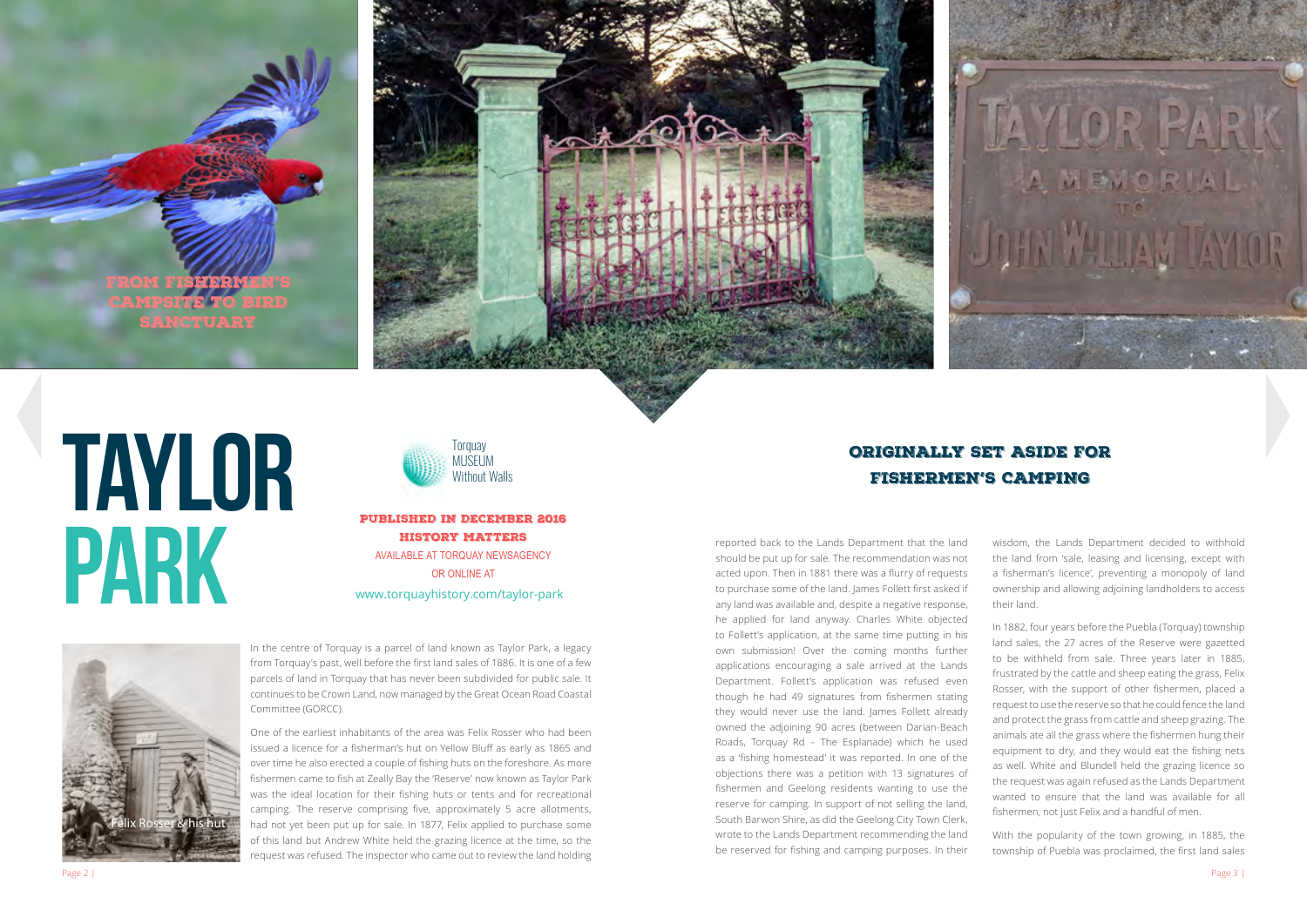taking place during September 1886. The land for sale only extended from Bell Street to Anderson Street.

During 1899 James Follett Jnr, claiming to be a fisherman and owning no land in Torquay, gained a permit for a fisherman's licence to build a hut on part of the reserve.

Six years later, when nobody held a grazing lease on the land, Felix once again requested to use the reserve so that he could make use of the grass and wood. Felix also requested to manage the Marl Pit next to his hut (located on Yellow Bluff where the Elephant Walk play equipment is). He offered to fence the reserve at his own expense, plant trees and attend to growing shrubs. His offer also included allowing fishermen to camp there and take sites. The Bailiff heard objections from community members therefore it was suggested that tenders should be called for grazing and removal of Marl. The open tender was gazetted on August 29 , 1906 but there were no offers, mainly because there was no fence around the land. A 6-year lease was eventually awarded to Carl Voss twelve months later. Felix had not been happy with the lack of a fence around the land to contain the wandering cattle so he erected his own fence around his Fisherman's Hut, but this fence also encroached onto the allotment now leased to Voss who was responsible for clearing the scrub and fencing the land. Subsequently Voss asked the Lands Department to approach Rosser for him to alter his fence to the correct boundaries. Another obstacle for Carl Voss in fulfilling the obligation of his lease was that the fence would often be pulled down. Carl always suspected Felix Rosser as the culprit.

Needing more recreational activities for visitors to Torquay the Torquay Improvement Association (TIA) approached Carl Voss in April 1908 requesting that the reserve be ploughed and grass sown on a portion of the land for golf links. They wanted to create holes and bunkers and would see to the fencing. With no objections from Carl Voss, the TIA approached the Lands Department with their proposal and asked that the land be gazetted for 'Golf and Recreational' purposes. The Lands Department approved this venture, also giving permission for a club house to be erected providing it could easily be removed.

Carl Voss moved to Germantown in 1911 and wanted release from his lease. Consequently, after approval from the Lands Department, the licence was transferred to the TIA. The golf club and a 3-hole course was completed that year. Games were played by going around the course three times. With the support of South Barwon Shire Council, JW Taylor, as President of the TIA, began pushing the Lands Department to have the golf links proclaimed a reserve.

Originally set apart for the use of fisherman's huts, the Torquay Reserve was once again reviewed for its use. By the end of 1916 the Lands Department was refusing the extension of Ocean Boulevard (The Esplanade) through the reserve because it was intending to subdivide the land for sale. South Barwon Shire Council along with the TIA urged the Lands Department to put the allotments at Point Danger up for sale first because that area was already subdivided. Further encouraging the Lands Department to reconsider subdividing the land, South Barwon Council offered to buy the land so that it could stay as a reserve. After a lot of discussion and consultation, in 1917 when



View of Taylor Park from the front veranah of 'Happy Days'. Courtesy Andrew Jones

## FIRST VICTORIAN STATE SECONDARY SCHOOL

#### demolished in 1935 by j. c. taylor & sons

The Model and Training School had been established in Spring Street during 1852. Renamed in 1872, the Central Common School No. 391, the Model School became the first Victorian state secondary school in 1905 to be known then as the Melbourne Continuation School. When the boys were moved to new premises in 1927, they became known as Melbourne Boys High School. Between 1931 and 1934, the girls moved firstly to a section of Government House, then they used a section of King Street Central School and finally to their own new premises in Albert Park renaming the school as MacRobertson Girls' High School.





# model school

the reserve was gazetted to be temporarily reserved from sale, South Barwon Council recommended that the land be managed by the Torquay Reserve Trustees, and the Lands Department agreed to the recommendation

By Christmas 1920 a new 9-hole course was developed in front of the Palace Hotel with a new committee and club also established. Bowling was popular at the Melba Guest House so it was decided on 10th January 1924 to form the Torquay Bowls Club on the Reserve where the old golf links were. Carl Voss was contracted to build the green and club house.

The name TAYLOR PARK came about in 1921 just before the death of John William Taylor who had worked very hard for the development of Torquay. He was one of the first trustees of Torquay Reserves and Parks being appointed in 1893. John William was chairperson of the Trustees and also President of the TIA at a crucial time when the Lands Department had to be convinced by him



### TAYLOR PARK c 1920

to maintain the land as a public reserve and not subdivide the land for sale. John William also planted gums and pines in a series of straight lines across the park and organised nurserymen to propose other vegetation for planting.

In 1935 when J.C. Taylor & Sons had the contract to build the College of Surgeons for the British Medical Association in Spring Street Melbourne, Alan Taylor (EJ Taylor's son) was the site manager. This College was built on the site of the Model School, built in 1852. As contractor for the site, surplus materials from the demolition belonged to the contractor. EJ Taylor liked the cast iron fence and the two gates with their blue stone gate pillars. He didn't want to see them wrecked, so he dismantled them stone by stone and had them re-erected on The Esplanade entrances to Taylor Park. EJ had always hoped that the boundary of the